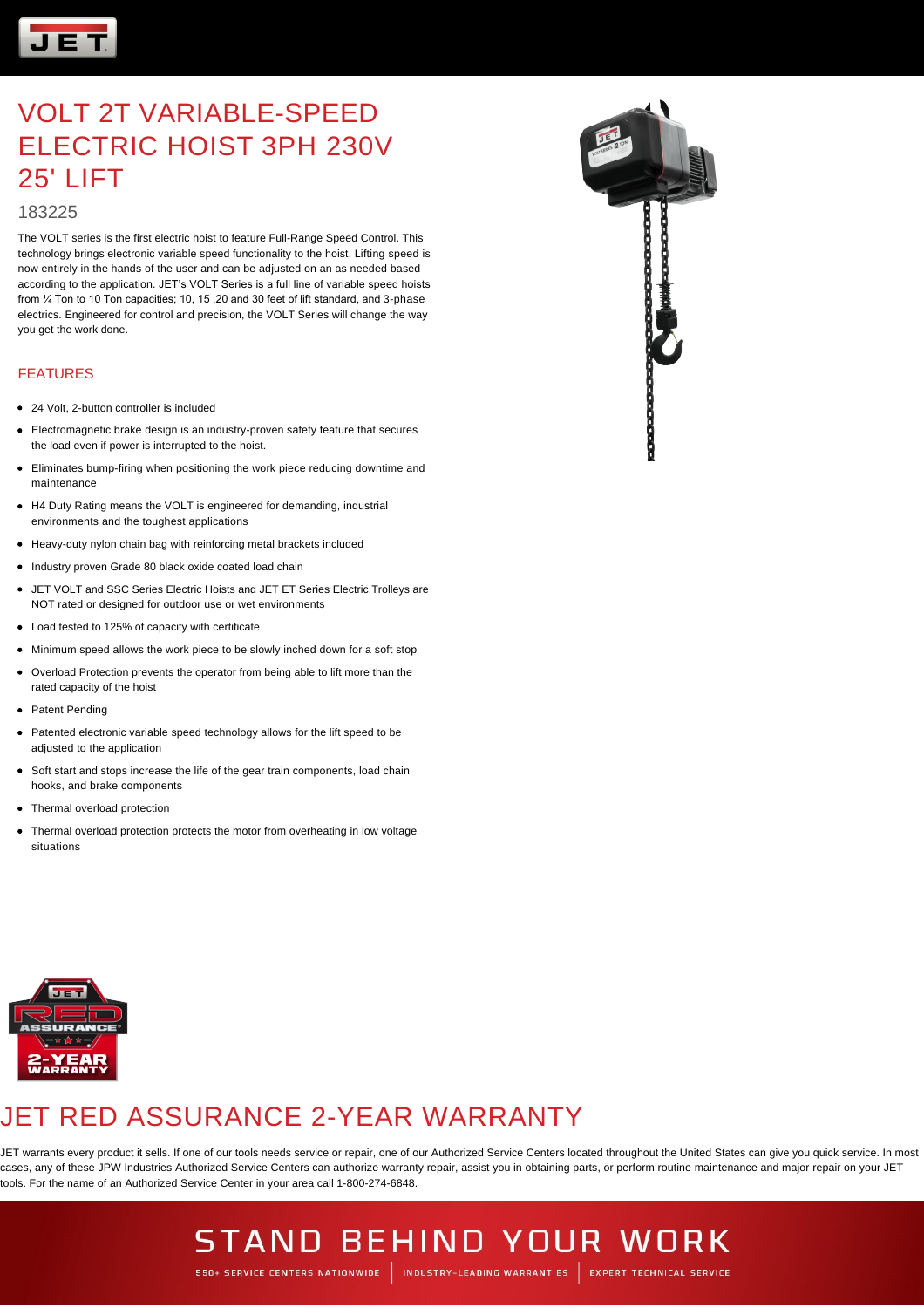

183225

#### **SPECIFICATIONS**

| Load Capacity (Tons)            | 2              |
|---------------------------------|----------------|
| Lift (Ft.)                      | 25             |
| Load Chain Dimensions dia/mm)   | 11.2 X 34      |
| Duty Cycle Rating               | H <sub>4</sub> |
| Duty Cycle (%)                  | 50             |
| Max. On Time (Min. / Hr.)       | 30             |
| Max. Number of Starts (Per Hr.) | 300            |
| Lifting Speed (FPM)             | $0 - 24$       |
| <b>Motor Phase</b>              | 3              |
| Motor Voltage (V.)              | 230            |



# **STAND BEHIND YOUR WORK**

550+ SERVICE CENTERS NATIONWIDE | INDUSTRY-LEADING WARRANTIES | EXPERT TECHNICAL SERVICE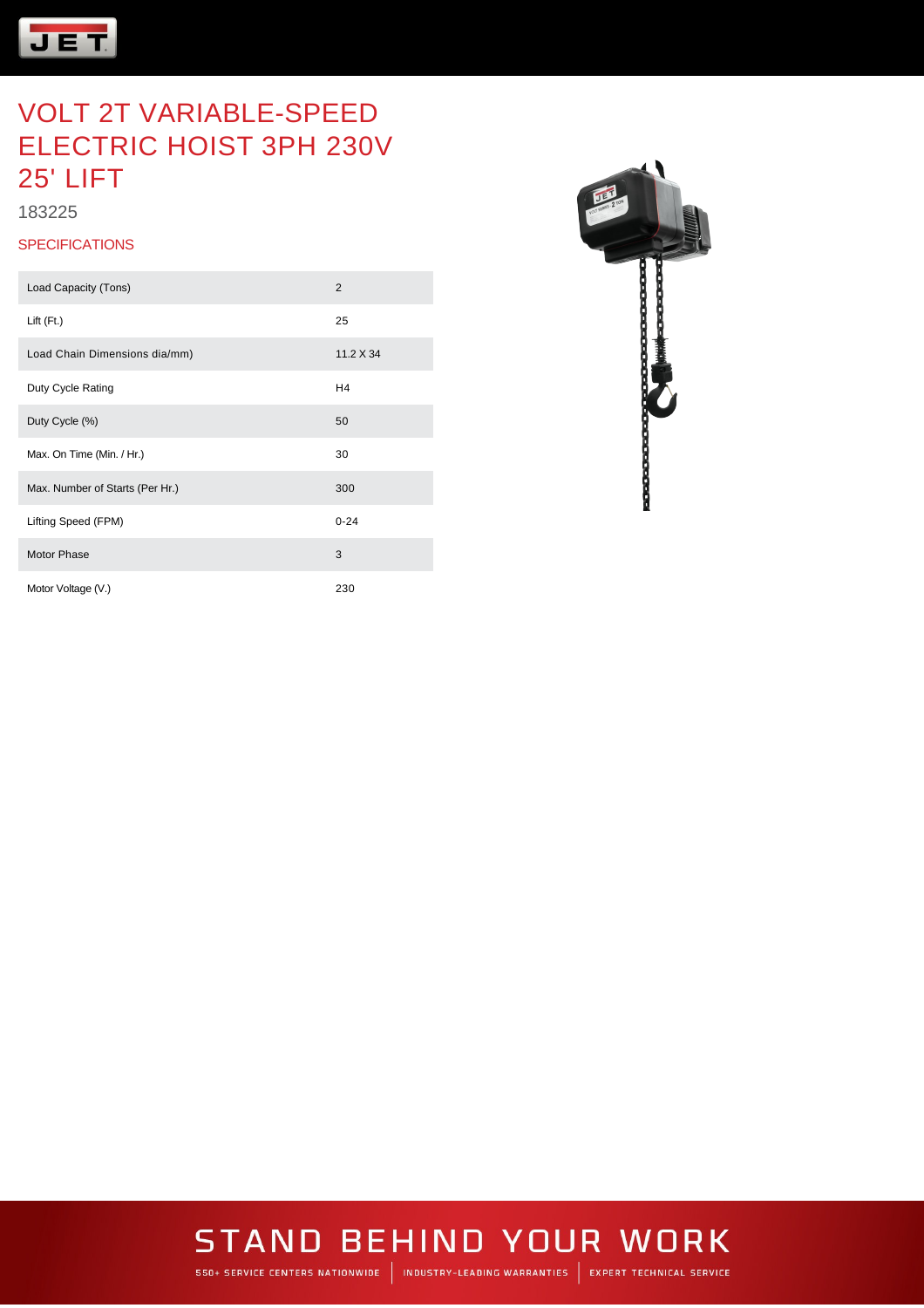

#### 

#### FULL SERIES

| <b>STOCK NO</b> | MODEL NO         | CAPACITY (LBS.) | LOAD CAPACITY (TONS) | LIFT (FT.) | OVERLOAD PROTECTION | LOAD CHAIN DIMENSIONS DIA/MM) |
|-----------------|------------------|-----------------|----------------------|------------|---------------------|-------------------------------|
| 185010          | VOLT-050-13P-10  |                 | 1/2                  | 10         |                     | 6.3 x 19                      |
| 185015          | VOLT-050-13P-15  |                 | 1/2                  | 15         |                     | 6.3 x 19                      |
| 185020          | VOLT-050-13P-20  |                 | 1/2                  | 20         |                     | $6.3 \times 19$               |
| 185011          | VOLT-050-03P-10  |                 | 1/2                  | 10         |                     | 6.3 x 19                      |
| 185016          | VOLT-050-03P-15  |                 | 1/2                  | 15         |                     | 6.3 x 19                      |
| 185021          | VOLT-050-03P-20  |                 | 1/2                  | 20         |                     | 6.3 x 19                      |
| 182515          | VOLT-025-13P-15  |                 | 1/4                  | 15         |                     | $5 \times 15$                 |
| 182520          | VOLT-025-13P-20  |                 | 1/4                  | 20         |                     | $5 \times 15$                 |
| 182511          | VOLT-025-03P-10  |                 | 1/4                  | 10         |                     | $5 \times 15$                 |
| 182521          | VOLT-025-03P-20  |                 | 1/4                  | 20         |                     | $5 \times 15$                 |
| 182516          | VOLT-025-03P-15  |                 | 1/4                  | 15         |                     | $5 \times 15$                 |
| 183010          | VOLT-1000-13P-10 |                 | 10                   | 10         |                     | 11.2 X 34                     |
| 183015          | VOLT-1000-13P-15 |                 | 10                   | 15         |                     | 11.2 X 34                     |
| 183020          | VOLT-1000-13P-20 |                 | $10$                 | 20         |                     | 11.2 X 34                     |
| 183030          | VOLT-230V-13P-30 |                 | 10                   | 30         |                     | 11.2 X 34                     |
| 181011          | VOLT-1000-03P-10 |                 | 10                   | 10         |                     | 11.2 X 34                     |
| 181016          | VOLT-1000-03P-15 |                 | 10                   | 15         |                     | 11.2 X 34                     |
| 181021          | VOLT-1000-03P-20 |                 | 10                   | 20         |                     | 11.2 X 34                     |
| 181110          | VOLT-100-13P-10  |                 | $\mathbf{1}$         | 10         |                     | 8 X 24                        |
| 180115          | VOLT-100-13P-15  |                 | $\mathbf{1}$         | 15         |                     | 8 X 24                        |
| 180120          | VOLT-100-13P-20  |                 | $\mathbf{1}$         | 20         |                     | 8 X 24                        |
| 180111          | VOLT-100-03P-10  |                 | $\mathbf{1}$         | 10         |                     | 8 X 24                        |

### **STAND BEHIND YOUR WORK** 550+ SERVICE CENTERS NATIONWIDE | INDUSTRY-LEADING WARRANTIES | EXPERT TECHNICAL SERVICE